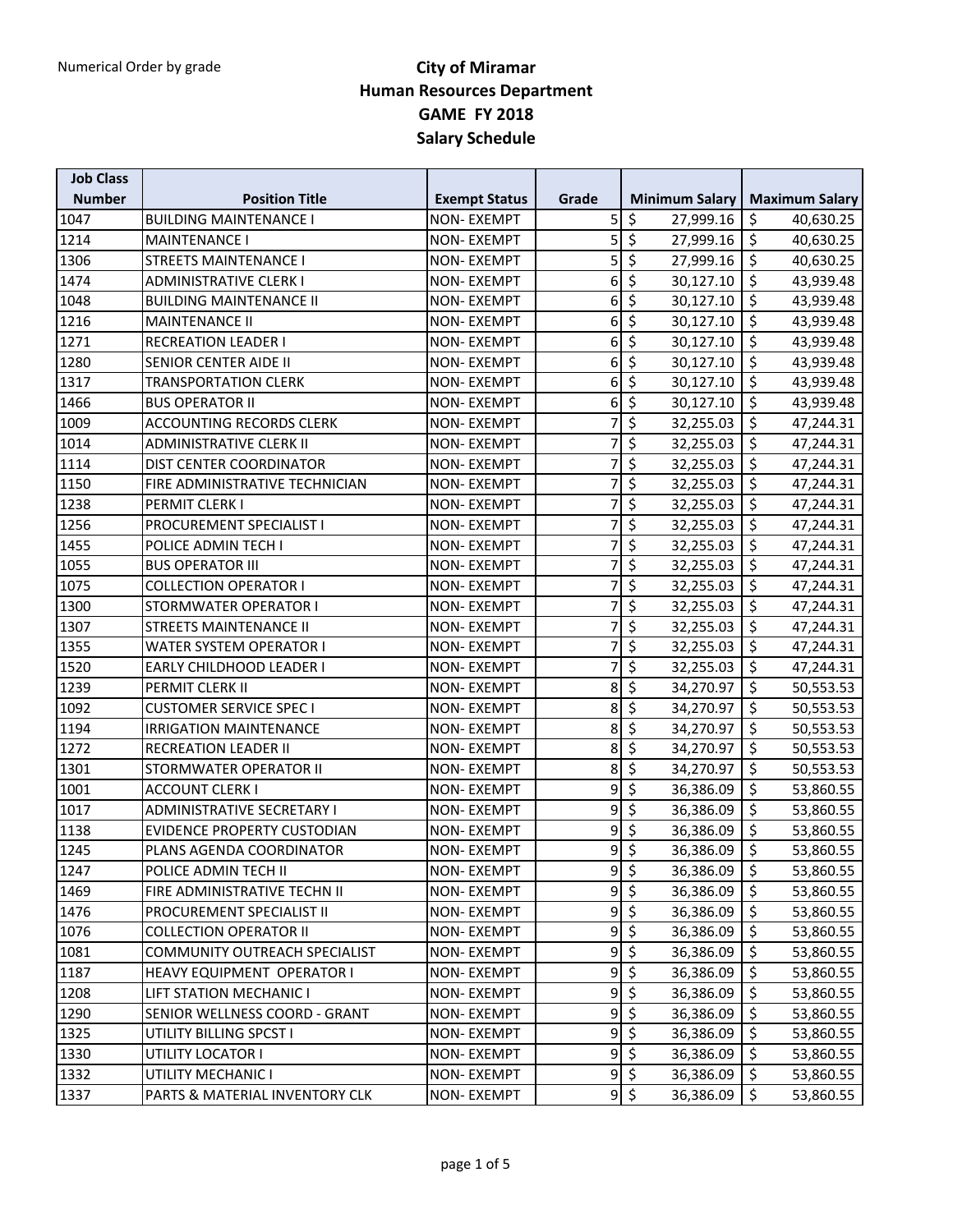| <b>Job Class</b> |                                       |                      |                                       |                                       |                       |
|------------------|---------------------------------------|----------------------|---------------------------------------|---------------------------------------|-----------------------|
| <b>Number</b>    | <b>Position Title</b>                 | <b>Exempt Status</b> | Grade                                 | <b>Minimum Salary</b>                 | <b>Maximum Salary</b> |
| 1352             | WATER PLANT OPERATOR TRAINEE          | <b>NON-EXEMPT</b>    | 9                                     | \$<br>36,386.09                       | \$<br>53,860.55       |
| 1356             | WATER SYSTEM OPERATOR II              | <b>NON-EXEMPT</b>    | 9                                     | $\overline{\varsigma}$<br>36,386.09   | \$<br>53,860.55       |
| 1374             | LANDSCAPE INSPECTOR                   | <b>NON-EXEMPT</b>    | 9                                     | $\overline{\xi}$<br>36,386.09         | \$<br>53,860.55       |
| 1417             | <b>CLIENT SERVICES ASSISTANT</b>      | <b>NON-EXEMPT</b>    | 9                                     | \$<br>36,386.09                       | \$<br>53,860.55       |
| 1456             | <b>STREETS MAINTENANCE III</b>        | <b>NON-EXEMPT</b>    | $\overline{9}$                        | $\overline{\mathcal{S}}$<br>36,386.09 | \$<br>53,860.55       |
| 1458             | WASTE WATER PLANT OP TRAINEE          | <b>NON-EXEMPT</b>    | 9                                     | $\overline{\xi}$<br>36,386.09         | \$<br>53,860.55       |
| 1514             | <b>EARLY CHILDHOOD LEADER II</b>      | <b>NON-EXEMPT</b>    | 9                                     | \$<br>36,386.09                       | \$<br>53,860.55       |
| 1003             | <b>ACCOUNT CLERK II</b>               | <b>NON-EXEMPT</b>    | $10\,$                                | $\overline{\xi}$<br>38,621.31         | \$<br>57,167.57       |
| 1018             | <b>ADMINISTRATIVE SECRETARY II</b>    | <b>NON-EXEMPT</b>    | 10                                    | $\overline{\mathcal{S}}$<br>38,621.31 | \$<br>57,167.57       |
| 1168             | FISCAL MGMT/PROPERTY CLERK            | <b>NON-EXEMPT</b>    | 10                                    | $\overline{\xi}$<br>38,621.31         | \$<br>57,167.57       |
| 1240             | PERMIT CLERK III                      | <b>NON-EXEMPT</b>    | 10                                    | $\overline{\xi}$<br>38,621.31         | \$<br>57,167.57       |
| 1512             | SPECIAL EVENTS ASST                   | <b>NON-EXEMPT</b>    | 10                                    | $\overline{\mathcal{S}}$<br>38,621.31 | \$<br>57,167.57       |
| 1043             | <b>AUTO MECHANIC I</b>                | <b>NON-EXEMPT</b>    | 10                                    | $\overline{\mathcal{S}}$<br>38,621.31 | \$<br>57,167.57       |
| 1093             | <b>CUSTOMER SERVICE SPEC II</b>       | <b>NON-EXEMPT</b>    | 10                                    | $\overline{\varsigma}$<br>38,621.31   | \$<br>57,167.57       |
| 1135             | <b>EQUIPMENT OPERATOR II</b>          | <b>NON-EXEMPT</b>    | 10                                    | $\zeta$<br>38,621.31                  | \$<br>57,167.57       |
| 1166             | FISCAL GRANT MGMT CLERK I             | <b>NON-EXEMPT</b>    | 10                                    | $\zeta$<br>38,621.31                  | \$<br>57,167.57       |
| 1188             | HEAVY EQUIPMENT OPERATOR II           | <b>NON-EXEMPT</b>    | 10                                    | $\overline{\xi}$<br>38,621.31         | \$<br>57,167.57       |
| 1196             | <b>IRRIGATION TECHNICIAN</b>          | <b>NON-EXEMPT</b>    | 10                                    | $\overline{\mathcal{S}}$<br>38,621.31 | \$<br>57,167.57       |
| 1209             | LIFT STATION MECHANIC II              | <b>NON-EXEMPT</b>    | 10                                    | $\overline{\mathcal{S}}$<br>38,621.31 | \$<br>57,167.57       |
| 1226             | <b>METER TECHNICIAN</b>               | <b>NON-EXEMPT</b>    | 10                                    | $\overline{\mathcal{S}}$<br>38,621.31 | \$<br>57,167.57       |
| 1244             | PLANNING TECHNICIAN                   | <b>NON-EXEMPT</b>    | 10                                    | $\zeta$<br>38,621.31                  | \$<br>57,167.57       |
| 1296             | SOCIAL WORKR/COUNSELOR - GRANT        | <b>NON-EXEMPT</b>    | 10                                    | $\overline{\varsigma}$<br>38,621.31   | $\zeta$<br>57,167.57  |
| 1327             | UTILITY BILLING SPECIALIST II         | <b>NON-EXEMPT</b>    | 10                                    | $\overline{\mathcal{S}}$<br>38,621.31 | \$<br>57,167.57       |
| 1333             | UTILITY MECHANIC II                   | <b>NON-EXEMPT</b>    | 10                                    | $\overline{\mathcal{S}}$<br>38,621.31 | \$<br>57,167.57       |
| 1472             | <b>GROUNDS TECHNICIAN</b>             | <b>NON-EXEMPT</b>    | 10                                    | $\overline{\mathcal{S}}$<br>38,621.31 | \$<br>57,167.57       |
| 1556             | SOCIAL WORKER I                       | <b>NON-EXEMPT</b>    | 10                                    | $\overline{\mathcal{S}}$<br>38,621.31 | \$<br>57,167.57       |
| 1758             | SMALL ENGINE MECHANIC                 | <b>NON-EXEMPT</b>    | 10                                    | $\overline{\mathcal{S}}$<br>38,621.31 | \$<br>57,167.57       |
| 1167             | FISCAL GRANT MGMT CLERK II            | <b>NON-EXEMPT</b>    | 11                                    | $\overline{\xi}$<br>40,853.23         | $\zeta$<br>60,473.49  |
| 1023             | AIR CONDITIONING TECHNICIAN           | <b>NON-EXEMPT</b>    | 11                                    | \$<br>40,853.23                       | \$<br>60,473.49       |
| 1051             | <b>BUILDING TRADESPERSON</b>          | <b>NON-EXEMPT</b>    | 11                                    | $\overline{\mathcal{S}}$<br>40,853.23 | \$<br>60,473.49       |
| 1070             | <b>CODE COMPLIANCE INTERN</b>         | <b>NON-EXEMPT</b>    | 11                                    | $\overline{\mathcal{S}}$<br>40,853.23 | \$<br>60,473.49       |
| 1169             | FLEET PROCUREMENT SPECIALIST          | <b>NON-EXEMPT</b>    | $11\overline{\ }$ \$                  | 40,853.23                             | \$<br>60,473.49       |
| 1195             | <b>IRRIGATION SPECIALIST</b>          | NON-EXEMPT           | $11\overline{\zeta}$                  | $40,853.23$ \$                        | 60,473.49             |
| 1257             | PROCUREMENT SPECIALIST III            | <b>NON-EXEMPT</b>    | $11 \,$ \$                            | 40,853.23                             | $\zeta$<br>60,473.49  |
| 1274             | RECREATION LEADER III                 | <b>NON-EXEMPT</b>    | $11\frac{1}{5}$                       | 40,853.23                             | \$<br>60,473.49       |
| 1331             | UTILITY LOCATOR II                    | NON-EXEMPT           | $11 \,$ \$                            | 40,853.23                             | \$<br>60,473.49       |
| 1338             | <b>WAREHOUSE INVENTORY SPECIALIST</b> | <b>NON-EXEMPT</b>    | $11\overline{\smash{\big\vert}}\,$ \$ | 40,853.23                             | \$<br>60,473.49       |
| 1342             | WASTEWATER OPERATOR C                 | <b>NON-EXEMPT</b>    | $11\overline{\smash{\big\vert}}\,$ \$ | 40,853.23                             | \$<br>60,473.49       |
| 1351             | WATER PLANT OPERATOR C                | NON-EXEMPT           | $11\frac{1}{5}$                       | 40,853.23                             | $\zeta$<br>60,473.49  |
| 1460             | ZONING SPECIALIST                     | <b>NON-EXEMPT</b>    | 11                                    | $\zeta$<br>40,853.23                  | \$<br>60,473.49       |
| 1571             | UTILITY FIELD TECHNICIAN              | NON-EXEMPT           | $11\overline{\phantom{0}}$            | 40,853.23                             | \$<br>60,473.49       |
| 1004             | <b>ACCOUNT CLERK III</b>              | <b>NON-EXEMPT</b>    | $12\overline{5}$                      | 43,088.45                             | \$<br>63,781.63       |
| 1079             | <b>COMMUNICATIONS OFFICER I</b>       | NON-EXEMPT           | $12\overline{\phantom{a}}$ \$         | 43,088.45                             | \$<br>63,781.63       |
| 1086             | CRIME SCENE TECHNICIAN                | <b>NON-EXEMPT</b>    | $12\sqrt{5}$                          | 43,088.45                             | \$<br>63,781.63       |
|                  |                                       |                      |                                       |                                       |                       |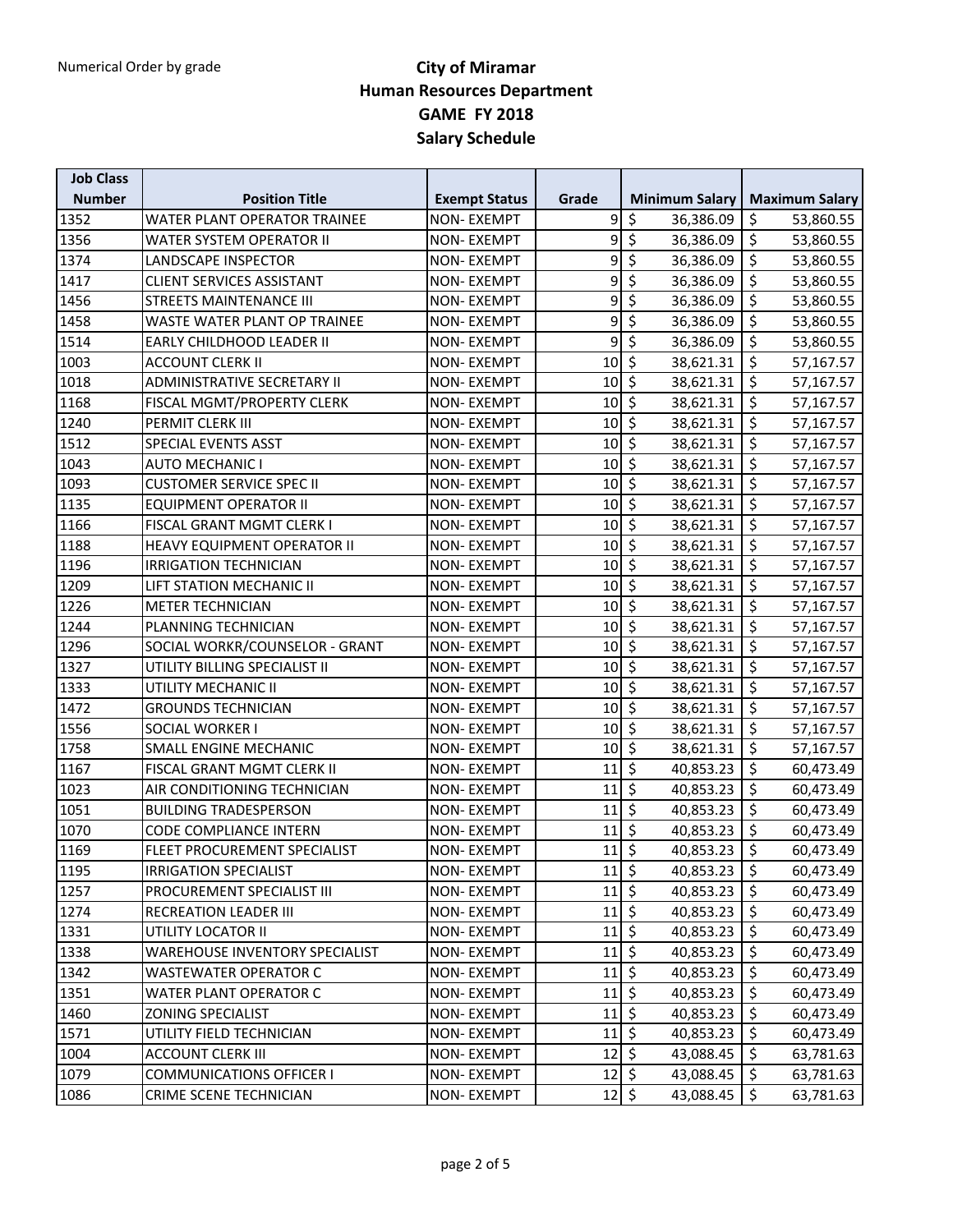| <b>Job Class</b> |                                    |                      |                              |                                       |                       |
|------------------|------------------------------------|----------------------|------------------------------|---------------------------------------|-----------------------|
| <b>Number</b>    | <b>Position Title</b>              | <b>Exempt Status</b> | Grade                        | <b>Minimum Salary</b>                 | <b>Maximum Salary</b> |
| 1044             | <b>AUTO MECHANIC II</b>            | <b>NON-EXEMPT</b>    | 12                           | \$<br>43,088.45                       | \$<br>63,781.63       |
| 1082             | <b>COMMUNITY SERVICE AIDE</b>      | <b>NON-EXEMPT</b>    | 12                           | \$<br>43,088.45                       | \$<br>63,781.63       |
| 1130             | <b>ELECTRICIAN I</b>               | <b>NON-EXEMPT</b>    | 12                           | $\overline{\mathcal{S}}$<br>43,088.45 | \$<br>63,781.63       |
| 1154             | <b>FIRE COMMUNICATIONS OFFICER</b> | <b>NON-EXEMPT</b>    | 12                           | $\overline{\mathcal{S}}$<br>43,088.45 | \$<br>63,781.63       |
| 1186             | <b>HEAD LIFEGUARD</b>              | <b>NON-EXEMPT</b>    | 12                           | $\overline{\xi}$<br>43,088.45         | \$<br>63,781.63       |
| 1201             | <b>LEAD MAINTENANCE</b>            | <b>NON-EXEMPT</b>    | 12                           | $\overline{\xi}$<br>43,088.45         | \$<br>63,781.63       |
| 1224             | UTILITY MECHANIC III               | <b>NON-EXEMPT</b>    | 12                           | $\overline{\mathcal{S}}$<br>43,088.45 | \$<br>63,781.63       |
| 1287             | SENIOR SERVICES SPECIALIST I       | <b>NON-EXEMPT</b>    | 12                           | $\overline{\mathcal{S}}$<br>43,088.45 | \$<br>63,781.63       |
| 1463             | SOCIAL WORKER II                   | <b>NON-EXEMPT</b>    | 12                           | $\overline{\mathcal{S}}$<br>43,088.45 | \$<br>63,781.63       |
| 1497             | LEAD LANDSCAPE INSPECTOR           | <b>NON-EXEMPT</b>    | 12                           | $\overline{\xi}$<br>43,088.45         | \$<br>63,781.63       |
| 1015             | ADMINISTRATIVE COORDINATOR         | <b>NON-EXEMPT</b>    | 13                           | $\overline{\xi}$<br>45,322.56         | \$<br>67,086.44       |
| 1056             | <b>BUSINESS TAX SPECIALIST I</b>   | <b>NON-EXEMPT</b>    | 13                           | $\overline{\varsigma}$<br>45,322.56   | \$<br>67,086.44       |
| 1230             | OFFICE ADMINISTRATOR               | <b>NON-EXEMPT</b>    | 13                           | $\overline{\mathcal{S}}$<br>45,322.56 | \$<br>67,086.44       |
| 1241             | PERMIT PLANS COORDINATOR           | <b>NON-EXEMPT</b>    | 13                           | $\zeta$<br>45,322.56                  | \$<br>67,086.44       |
| 1500             | SENIOR UTILITY BILLING SPEC        | <b>NON-EXEMPT</b>    | 13                           | $\overline{\mathcal{S}}$<br>45,322.56 | \$<br>67,086.44       |
| 1505             | <b>COMMUNICATIONS OFFICER II</b>   | <b>NON-EXEMPT</b>    | 13                           | $\overline{\xi}$<br>45,322.56         | \$<br>67,086.44       |
| 1072             | <b>CODE COMPLIANCE OFF I</b>       | <b>NON-EXEMPT</b>    | 13                           | \$<br>45,322.56                       | \$<br>67,086.44       |
| 1155             | FIRE COMMUNICATIONS OFFICER II     | <b>NON-EXEMPT</b>    | 13                           | $\overline{\xi}$<br>45,322.56         | \$<br>67,086.44       |
| 1183             | <b>GRAPHICS TECHNICIAN I</b>       | <b>NON-EXEMPT</b>    | 13                           | $\overline{\varsigma}$<br>45,322.56   | \$<br>67,086.44       |
| 1197             | JET-VAC/VIDEO OPERATOR I           | <b>NON-EXEMPT</b>    | 13                           | $\overline{\mathcal{S}}$<br>45,322.56 | \$<br>67,086.44       |
| 1262             | PUBLIC AFFAIRS SPECIALIST          | <b>NON-EXEMPT</b>    | 13                           | $\overline{\mathcal{S}}$<br>45,322.56 | \$<br>67,086.44       |
| 1291             | SENIOR ZONING SPECIALIST           | <b>NON-EXEMPT</b>    | 13                           | $\overline{\xi}$<br>45,322.56         | $\zeta$<br>67,086.44  |
| 1341             | <b>WASTEWATER OPERATOR B</b>       | <b>NON-EXEMPT</b>    | 13                           | \$<br>45,322.56                       | \$<br>67,086.44       |
| 1350             | <b>WATER PLANT OPERATOR B</b>      | <b>NON-EXEMPT</b>    | 13                           | $\overline{\mathcal{S}}$<br>45,322.56 | \$<br>67,086.44       |
| 1357             | PROCUREMENT COORDINATOR            | <b>NON-EXEMPT</b>    | 13                           | \$<br>45,322.56                       | \$<br>67,086.44       |
| 1020             | <b>ADMINISTRATIVE SPECIALIST</b>   | <b>NON-EXEMPT</b>    | 14                           | \$<br>47,556.68                       | \$<br>70,395.67       |
| 1085             | <b>CRIME ANALYST</b>               | <b>NON-EXEMPT</b>    | 14                           | $\overline{\mathcal{S}}$<br>47,556.68 | \$<br>70,395.67       |
| 1185             | <b>HEAD CASHIER</b>                | <b>NON-EXEMPT</b>    | 14                           | $\overline{\mathcal{S}}$<br>47,556.68 | \$<br>70,395.67       |
| 1265             | <b>RECORDS COORDINATOR</b>         | <b>NON-EXEMPT</b>    | 14                           | \$<br>47,556.68                       | \$<br>70,395.67       |
| 1517             | <b>BUSINESS TAX SPECIALIST II</b>  | <b>NON-EXEMPT</b>    | 14                           | $\overline{\mathcal{S}}$<br>47,556.68 | \$<br>70,395.67       |
| 1013             | <b>ADMIN SERVICES SUPERVISOR</b>   | <b>NON-EXEMPT</b>    | 14                           | $\zeta$<br>47,556.68                  | \$<br>70,395.67       |
| 1049             | <b>BUILDING MAINT SUPERVISOR</b>   | <b>NON-EXEMPT</b>    | $14\overline{\smash{5}}$     | 47,556.68                             | \$<br>70,395.67       |
| 1058             | <b>LABORATORY TECHNICIAN I</b>     | <b>NON-EXEMPT</b>    | $14$ \$                      | $47,556.68$ \$                        | 70,395.67             |
| 1077             | <b>COLLECTIONS SPECIALIST</b>      | <b>NON-EXEMPT</b>    | $14 \mid 5$                  | 47,556.68                             | \$<br>70,395.67       |
| 1133             | <b>ENGINEER INSPECTOR II</b>       | <b>NON-EXEMPT</b>    | $14\overline{5}$             | 47,556.68                             | 70,395.67<br>\$       |
| 1157             | FIRE DISPATCH/ROMS SUPERVISOR      | <b>NON-EXEMPT</b>    | $14\overline{\smash{5}}$     | 47,556.68                             | \$<br>70,395.67       |
| 1184             | <b>GRAPHICS TECHNICIAN II</b>      | NON-EXEMPT           | $14\overline{\smash{5}}$     | 47,556.68                             | \$<br>70,395.67       |
| 1198             | JET-VAC/VIDEO OPERATOR II          | <b>NON-EXEMPT</b>    | $14 \overline{\overline{5}}$ | 47,556.68                             | \$<br>70,395.67       |
| 1200             | LEAD LIFT STATION MECHANIC         | <b>NON-EXEMPT</b>    | $14$ \$                      | 47,556.68                             | \$<br>70,395.67       |
| 1202             | LEAD MECHANIC                      | <b>NON-EXEMPT</b>    | 14                           | $\zeta$<br>47,556.68                  | \$<br>70,395.67       |
| 1204             | LEAD WASTEWATER SYSTEM OPERATO     | <b>NON-EXEMPT</b>    | $14 \overline{\S}$           | 47,556.68                             | \$<br>70,395.67       |
| 1205             | LEAD WATER METER OPERATOR          | <b>NON-EXEMPT</b>    | $14\overline{\smash{5}}$     | 47,556.68                             | \$<br>70,395.67       |
| 1217             | MAINTENANCE SUPERVISOR             | <b>NON-EXEMPT</b>    | $14 \overline{\S}$           | 47,556.68                             | \$<br>70,395.67       |
| 1319             | <b>TRANSIT SUPERVISOR</b>          | <b>NON-EXEMPT</b>    | $14\overline{5}$             | 47,556.68                             | \$<br>70,395.67       |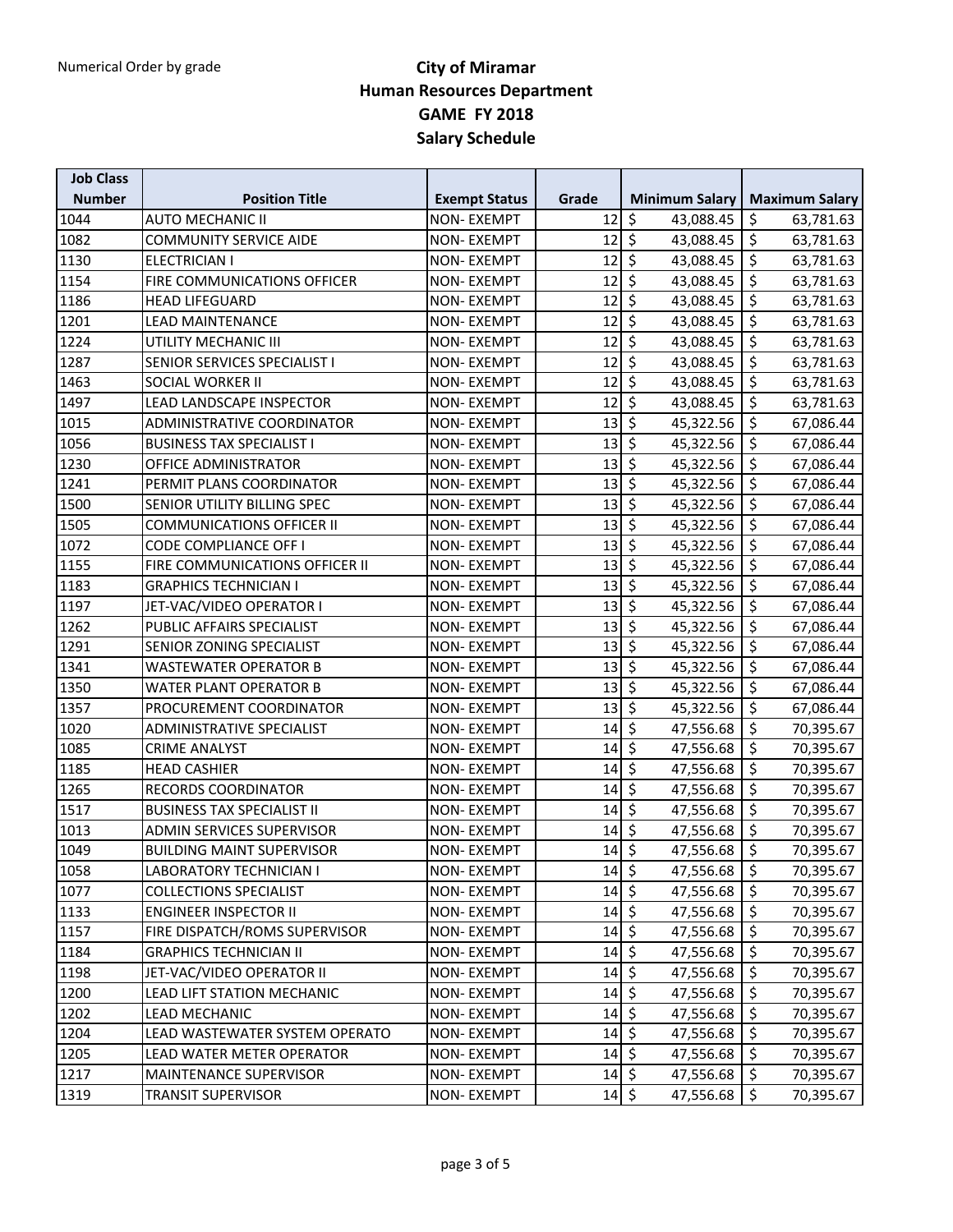| <b>Job Class</b> |                                        |                      |                                       |                                       |                       |
|------------------|----------------------------------------|----------------------|---------------------------------------|---------------------------------------|-----------------------|
| <b>Number</b>    | <b>Position Title</b>                  | <b>Exempt Status</b> | Grade                                 | <b>Minimum Salary</b>                 | <b>Maximum Salary</b> |
| 1441             | <b>BUSINESS DEV &amp; MKTG OFFICER</b> | <b>NON-EXEMPT</b>    | 14                                    | \$<br>47,556.68                       | \$<br>70,395.67       |
| 1442             | <b>CLIENT SERVICES COORD I</b>         | <b>NON-EXEMPT</b>    | 14                                    | $\overline{\varsigma}$<br>47,556.68   | \$<br>70,395.67       |
| 1508             | ELECTRICIAN II                         | <b>NON-EXEMPT</b>    | 14                                    | $\overline{\mathcal{S}}$<br>47,556.68 | \$<br>70,395.67       |
| 1533             | <b>COMPLIANCE TECHN/INSPECTOR I</b>    | <b>NON-EXEMPT</b>    | 14                                    | \$<br>47,556.68                       | \$<br>70,395.67       |
| 1557             | LEAD WATER SYSTEM OPERATOR             | <b>NON-EXEMPT</b>    | 14                                    | $\overline{\xi}$<br>47,556.68         | \$<br>70,395.67       |
| 1046             | <b>BUDGET/FISCAL PROP SUPERVISOR</b>   | <b>NON-EXEMPT</b>    | 15                                    | $\overline{\mathcal{S}}$<br>49,790.79 | \$<br>73,702.70       |
| 1080             | <b>COMMUNICATIONS SUPERVISOR</b>       | <b>NON-EXEMPT</b>    | 15                                    | \$<br>49,790.79                       | \$<br>73,702.70       |
| 1266             | RECORDS SUPERVISOR                     | <b>NON-EXEMPT</b>    | 15                                    | $\overline{\mathcal{S}}$<br>49,790.79 | \$<br>73,702.70       |
| 1026             | <b>AQUATIC SITE SUPERVISOR</b>         | <b>NON-EXEMPT</b>    | 15                                    | $\overline{\mathcal{S}}$<br>49,790.79 | \$<br>73,702.70       |
| 1073             | CODE COMPLIANCE OFF II                 | <b>NON-EXEMPT</b>    | 15                                    | $\overline{\varsigma}$<br>49,790.79   | \$<br>73,702.70       |
| 1083             | COMPLIANCE TECHN/INSPECTOR II          | <b>NON-EXEMPT</b>    | 15                                    | $\overline{\xi}$<br>49,790.79         | \$<br>73,702.70       |
| 1131             | <b>ELECTRICIAN III</b>                 | <b>NON-EXEMPT</b>    | 15                                    | $\overline{\mathcal{S}}$<br>49,790.79 | \$<br>73,702.70       |
| 1199             | LABORATORY TECHNICIAN II               | <b>NON-EXEMPT</b>    | 15                                    | $\overline{\xi}$<br>49,790.79         | \$<br>73,702.70       |
| 1275             | <b>RECREATION SITE SUPV</b>            | <b>NON-EXEMPT</b>    | 15                                    | $\overline{\mathcal{S}}$<br>49,790.79 | \$<br>73,702.70       |
| 1277             | REGIONAL PARK SITE SUPERVISOR          | <b>NON-EXEMPT</b>    | 15                                    | \$<br>49,790.79                       | \$<br>73,702.70       |
| 1284             | SENIOR PAYROLL SPECIALIST              | <b>NON-EXEMPT</b>    | 15                                    | $\overline{\xi}$<br>49,790.79         | \$<br>73,702.70       |
| 1340             | <b>WASTEWATER OPERATOR A</b>           | NON- EXEMPT          | 15                                    | \$<br>49,790.79                       | \$<br>73,702.70       |
| 1349             | WATER PLANT OPERATOR A                 | <b>NON-EXEMPT</b>    | 15                                    | \$<br>49,790.79                       | \$<br>73,702.70       |
| 1394             | INSTRUMENTATION/ELEC TECH              | <b>NON-EXEMPT</b>    | 15                                    | $\overline{\mathcal{S}}$<br>49,790.79 | \$<br>73,702.70       |
| 1459             | <b>ZONING INSPECTOR</b>                | <b>NON-EXEMPT</b>    | 15                                    | $\overline{\mathcal{S}}$<br>49,790.79 | \$<br>73,702.70       |
| 1751             | SENIOR SERVICES SITE SUPV              | <b>NON-EXEMPT</b>    | 15                                    | $\overline{\mathcal{S}}$<br>49,790.79 | \$<br>73,702.70       |
| 1022             | AGENDA COORDINATOR                     | <b>NON-EXEMPT</b>    | 16                                    | $\overline{\mathcal{S}}$<br>52,026.02 | \$<br>77,009.72       |
| 1139             | EVIDENCE/PROPERTY SUPERVISOR           | <b>NON-EXEMPT</b>    | 16                                    | \$<br>52,026.02                       | \$<br>77,009.72       |
| 1117             | EARLY CHILDCARE SITE SUPERVISO         | <b>NON-EXEMPT</b>    | 16                                    | $\overline{\mathcal{S}}$<br>52,026.02 | \$<br>77,009.72       |
| 1129             | ELECTRICAL SUPERVISOR                  | <b>NON-EXEMPT</b>    | 16                                    | $\overline{\mathcal{S}}$<br>52,026.02 | \$<br>77,009.72       |
| 1134             | <b>ENGINEER INSPECTOR III</b>          | <b>NON-EXEMPT</b>    | 16                                    | $\overline{\mathcal{S}}$<br>52,026.02 | \$<br>77,009.72       |
| 1211             | <b>LOGISTICS COORDINATOR</b>           | <b>NON-EXEMPT</b>    | 16                                    | $\overline{\mathcal{S}}$<br>52,026.02 | \$<br>77,009.72       |
| 1212             | <b>LOGISTICS TECHNICIAN</b>            | <b>NON-EXEMPT</b>    | 16                                    | $\overline{\mathcal{S}}$<br>52,026.02 | \$<br>77,009.72       |
| 1292             | SERVICE WRITER ADMINISTRATOR           | <b>NON-EXEMPT</b>    | 16                                    | $\overline{\mathcal{S}}$<br>52,026.02 | \$<br>77,009.72       |
| 1298             | SPECIAL EVENTS COORDINATOR             | <b>NON-EXEMPT</b>    | 16                                    | $\overline{\varsigma}$<br>52,026.02   | \$<br>77,009.72       |
| 1343             | WW PLANT SHIFT SUPERVISOR              | <b>NON-EXEMPT</b>    | $16 \mid \xi$                         | 52,026.02                             | \$<br>77,009.72       |
| 1346             | WATER PLANT SHIFT SUPERVISOR           | <b>NON-EXEMPT</b>    | $16\overline{5}$                      | 52,026.02                             | \$<br>77,009.72       |
| 1348             | WATER PLT SHFT SUPV (DONT USE)         | <b>NON-EXEMPT</b>    | $16 \div$                             | $52,026.02$ \$                        | 77,009.72             |
| 1367             | <b>LIFT STATION SUPV</b>               | <b>NON-EXEMPT</b>    | $16\overline{\smash{\big\vert}}\,$ \$ | 52,026.02                             | $\zeta$<br>77,009.72  |
| 1429             | WATER SYSTEM SUPERVISOR                | <b>NON-EXEMPT</b>    | $16 \mid \xi$                         | 52,026.02                             | \$<br>77,009.72       |
| 1430             | WASTEWATER COLLE SYS SUPV              | <b>NON-EXEMPT</b>    | $16\overline{5}$                      | 52,026.02                             | \$<br>77,009.72       |
| 1437             | WATER ACCT METER SUPERVISOR            | NON-EXEMPT           | $16\overline{\smash{5}}$              | 52,026.02                             | \$<br>77,009.72       |
| 1438             | MECHANICAL SUPERVISOR                  | <b>NON-EXEMPT</b>    | $16\overline{\smash{5}}$              | 52,026.02                             | \$<br>77,009.72       |
| 1452             | ATHLETIC FIELD SUPERVISOR              | <b>NON-EXEMPT</b>    | $16\overline{5}$                      | 52,026.02                             | $\zeta$<br>77,009.72  |
| 1495             | UTILITY INSPECTOR                      | NON-EXEMPT           | $16\overline{\smash{\big\vert}}\,$ \$ | 52,026.02                             | \$<br>77,009.72       |
| 1006             | <b>ACCOUNTANT I</b>                    | <b>NON-EXEMPT</b>    | 17                                    | $\overline{\mathcal{S}}$<br>54,259.02 | $\zeta$<br>80,316.75  |
| 1019             | ADMINISTRATION SERVICES COORD          | <b>NON-EXEMPT</b>    | $17\frac{1}{5}$                       | 54,259.02                             | \$<br>80,316.75       |
| 1034             | <b>ASST FIELD OPERATIONS SUPT</b>      | <b>NON-EXEMPT</b>    | 17                                    | $\overline{\mathcal{S}}$<br>54,259.02 | \$<br>80,316.75       |
| 1074             | CODE COMPLIANCE SUPERVISOR             | <b>NON-EXEMPT</b>    | $17\overline{\smash{5}}$              | 54,259.02                             | 80,316.75<br>\$       |